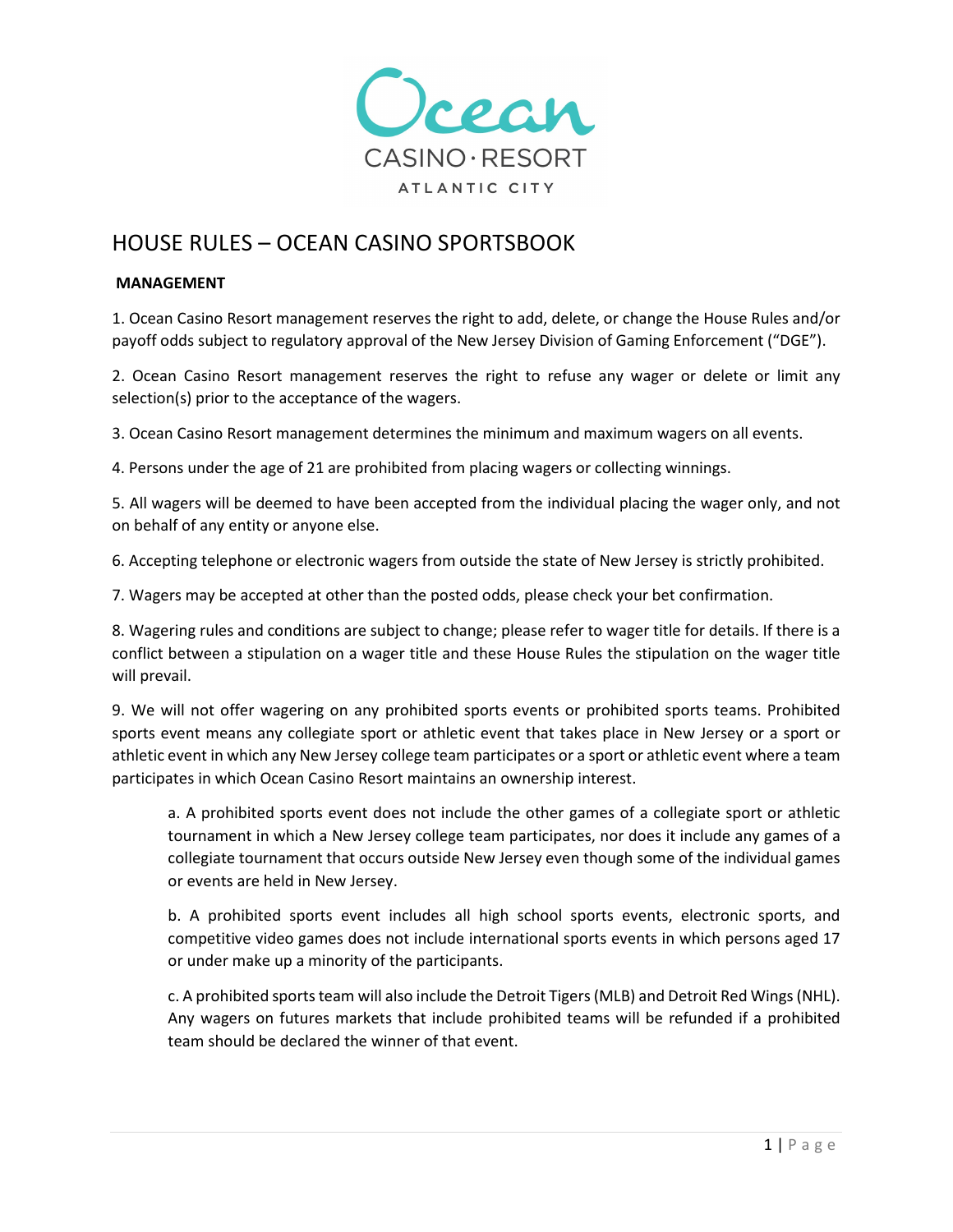

10. Ocean Casino Resort management will keep a record of all point spreads, odds, final scores and related betting proposition statistics to protect both the customer and Sports Book in case of an obvious computer, mechanical, technical or human error.

11. A prohibited sports pool participant, including an owner, athlete, coach, referee, manager, handler, or athletic or horse trainer, or any other person identified in N.J.A.C. 13:69N-1.1, shall not be permitted to wager on any event governed by the league or sports governing body with which they are affiliated. Any other employee of a sports governing body, or one of its member teams, who is not a prohibited sports pool participant, shall register with the DGE prior to placing a sports pool wager.

12. Ocean Casino Resort management will not accept a wager on behalf of any other person. Individuals must conduct transactions on their own behalf and not through an agent or proxy.

13. No wagers will be accepted if your name appears on any self-exclusion list maintained by the New Jersey Division of Gaming Enforcement or the New Jersey Racing Commission.

### **WAGER ACCURACY**

1. Please check your bet confirmation for accuracy as all wagers will process as written after you are presented with a bet confirmation. Once a wager is accepted by both parties, wagers will not be altered or voided except at the discretion of Ocean Casino Resort management and with the approval of both parties.

2. Once a selection has been added to the bet confirmation, all subsequent odds and line changes are presented in the form of a message at the bottom of the bet slip.

3. If the odds or line of a selection changes during bet placement, an error is returned to the bet confirmation with an option to review changes and resubmit or to accept current odds.

4. The time on the bet confirmation is Eastern Standard Time.

### **METHOD FOR THE CALCULATION AND PAYMENT OF WINNING WAGERS**

A wager is a winning wager when the outcome is a non-losing outcome. In case of a Straight bet the calculation is the amount of the wager multiplied by the odds.

A 'parlay' bet is a bet placed on multiple outcomes to occur. For a parlay bet to win, all outcomes within the parlay must be set as non-losing outcomes. The odds for each pick are multiplied by one another to determine the multiplier odd for the pay-out. For example, Philadelphia at -150 odds, parlayed with New York at +200 odds, would result in +400 odds. Wager \$20 on the above two picks, Philadelphia and New York BOTH win, would result in a \$100 pay-out. Considering the following formulas: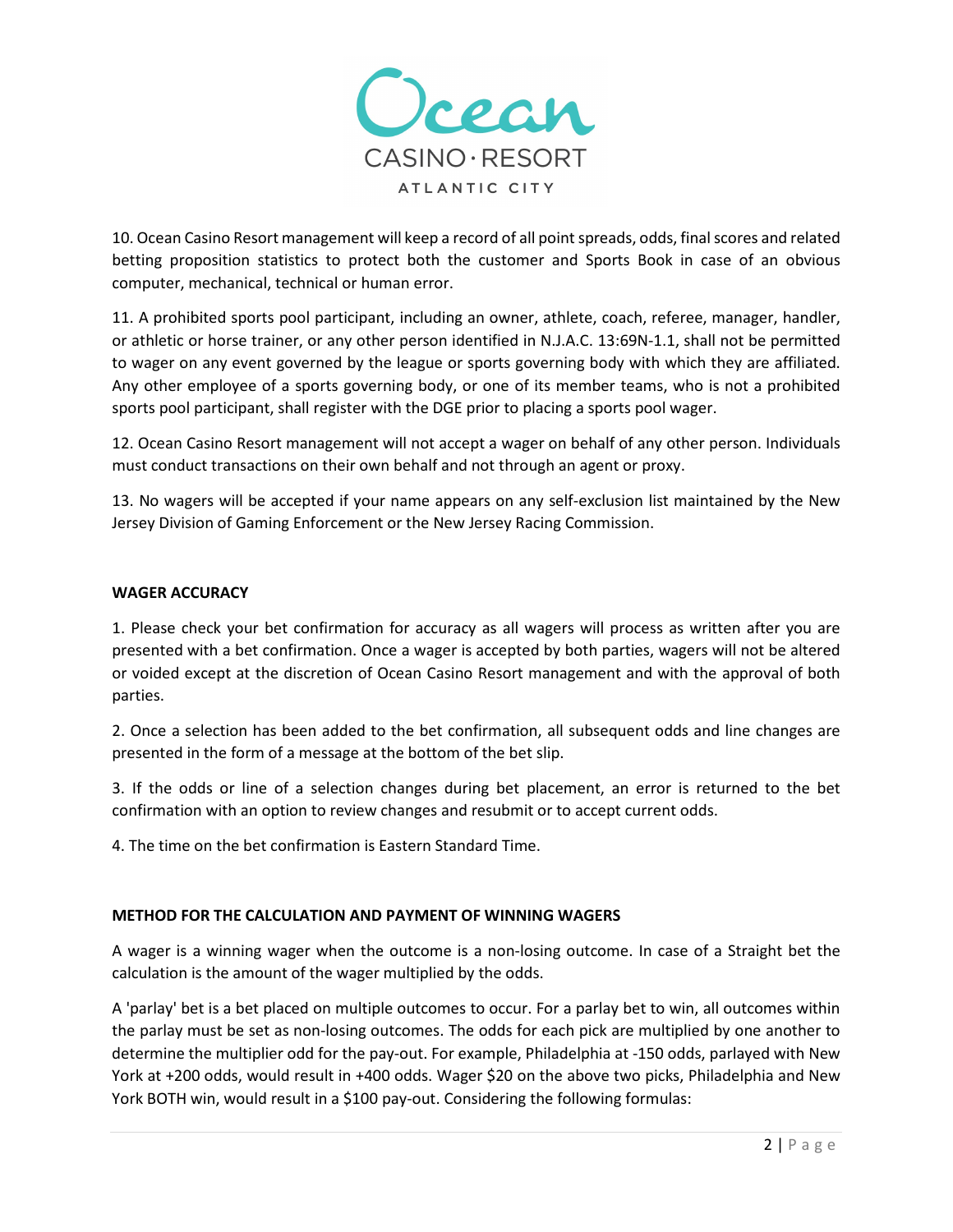

- True Odds Multiplier for Negative Odds: (-1) x (100/Money Line) +1 = True Odds Multiplier
- True Odds Multiplier for Positive Odds: (Money Line /100) +1 = True Odds Multiplier

In the Example previously mentioned:

Philadelphia @ -150 -> (-1) x (100/-150) +1 = 1.6667 New York @ +200 -> (200/100) +1 = 3.0000 True Odds Multiplier for Parlay = 1.6667 \* 3.0000 = 5.00 Pay-out =  $$20 \times 5.00 = $100$ 

# **MAIL-IN PAYMENT OF TICKET AND VOUCHER PROCESS**

Winning tickets/vouchers may be presented in person or mailed in for payment. When collecting on tickets by registered mail, make a copy of your ticket and make note of your ticket number. Write "MAIL PAY" on both sides of the ticket. Enclose a self-addressed, stamped envelope and include the following information (please print clearly): name, address, phone number, email. Please allow 10 business days for processing.

### **ERRORS, LATE BETS AND RELATED CONTINGENCIES**

In case of obvious errors in the publication of shares/spreads/handicaps/totals, Ocean Casino Resort reserves the right to cancel all bets containing incorrect values even after the start of the event. In case of multiple bets (parlay\round robin), the bet will be settled according to the remaining selections (odds).

# **CIRCUMSTANCES UNDER WHICH OCEAN CASINO RESORT WILL CANCEL A WAGER PRIOR TO THE EVENT OUTCOME**

Bets are considered canceled and therefore to be refunded in the following cases:

- In case of non-sports bets, if the event does not occur, unless the object of the bet is the failure to verify the event
- If due to technical problems it is not possible to check the placed bets
- If the bet was placed somehow after the expiry of the applicable time limit (for example if it's a pregame bet and the event has already started).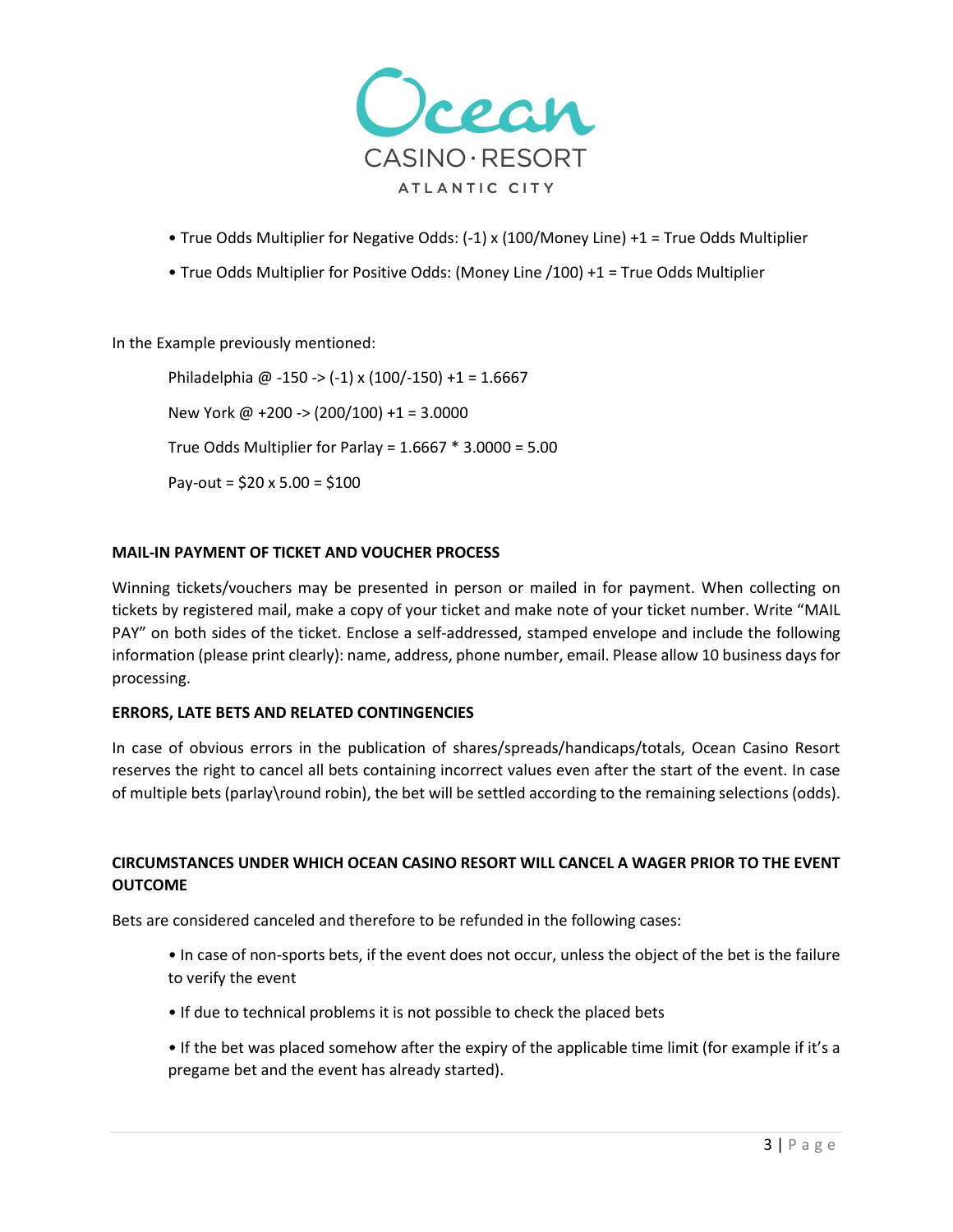

### **THE EFFECT OF SCHEDULE CHANGES**

All the scheduled changes and their effects are explained in detail for each sport in the following chapters**:** 

### **Soccer**

# *Article* 1

The outcome of a bet is based on the result at the end of the regular playing time plus the injury time. Unless otherwise specified, extra time and subsequent penalty kicks do not affect the outcome of the bet.

# *Article 2*

In case of friendly matches, Ocean Casino Resort will communicate on the bet durations of less than 90 minutes. If this does not happen, all friendly matches that last at least 80 minutes are considered valid. If a friendly match lasted less than 80 minutes and it was not reported, the bets are declared refund. If a friendly match was played in ways different from the canonical 2 halves (e.g. 3 halves of 30 minutes each) but still lasted the expected minutes, bets on the final result will be reported, while those on the 1st or 2nd half will be declared cancelled. If the duration of a friendly match is different from the cases highlighted above (e.g. a friendly match is played in three 45-minute halves), bets will be declared refund.

### *Article 3*

If a match is not played by midnight (CET) on the day following the date published in the official program, the linked bets will be refunded.

### *Article 4*

If a match is played in neutral, the home team will be considered as first, while the away team as second.

### *Article 5*

To determine the payment of particular bet types (for example the minute in which a goal is scored, the number of fouls made and suffered or possession of the ball) the data reported by the following reference websites will be valid:

- Italy www.legaserieA.it,
- UEFA it.uefa.com,
- Spain www.rfef.es,
- Germany www.bundesliga.de,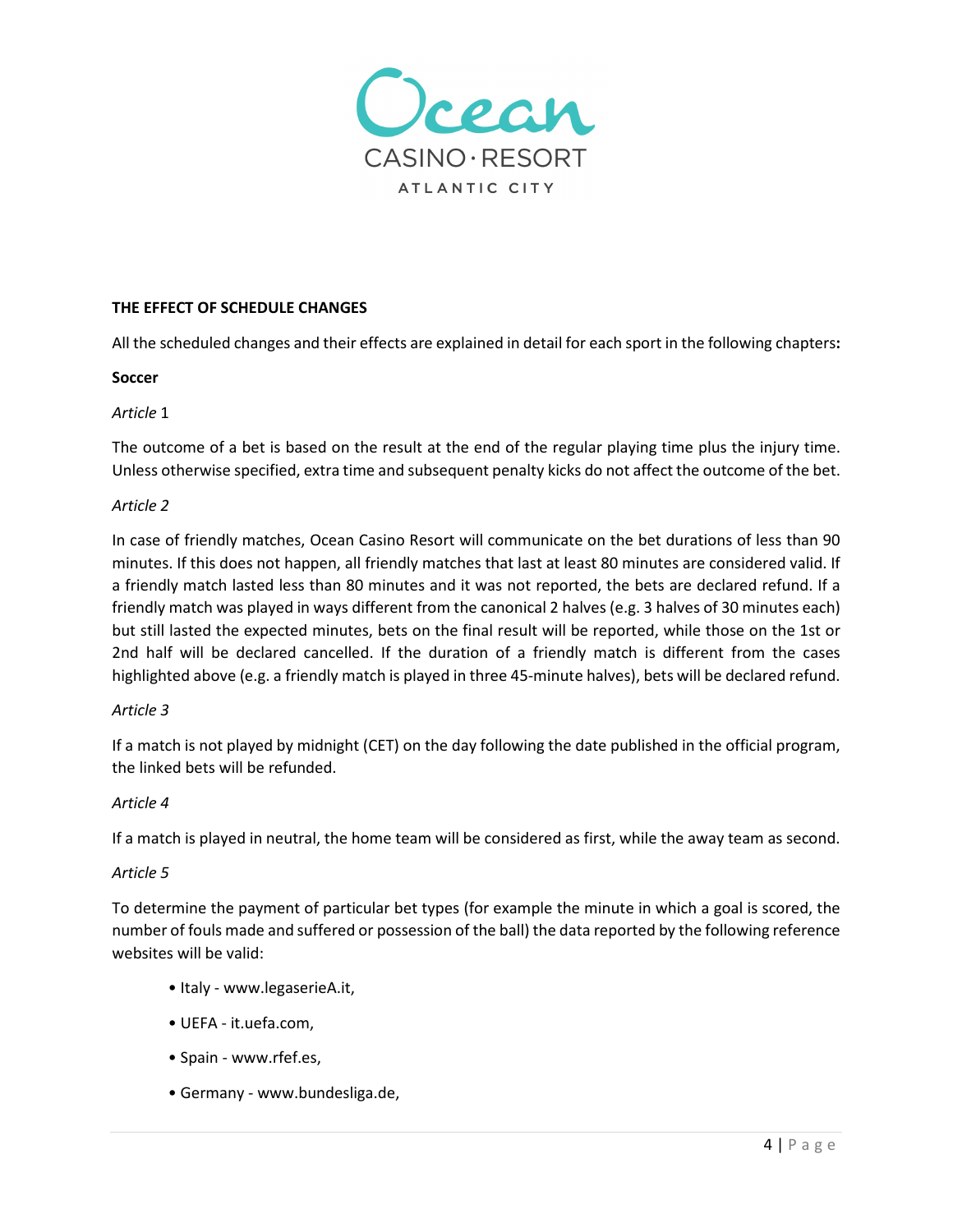

- England www.premierleague.com,
- France www.ligue1.com

# **SOCCER SPECIALS**

### Article 1

The bet types in the "Football/Coach/Player Specials" category can be related to a single team, to a single day of a competition, to the final ranking of a tournament or to a football world persona (footballer, coach or other).

# Article 2

For the outcome of the bet the header of the offered market set will be valid, both as an indication on the bet object and, if present, as the end date of the event.

# Article 3

The outcome of a special bet is based on the results published on the official websites of the tournament or the teams (e.g. A bet on the scorer of a Serie A match will be based on the scoresheet published by the website www.lega-calcio.it, while a bet on exemption of the Juventus coach will be based on the date/time of publication of the official club statement on its website). Additional reference websites will be specified in the single market type. The outcome of a bet related to the performance of a match is based on the result obtained at the end of the regular game time plus injury time. Unless otherwise specified, extra time and any penalty shootouts will not affect the outcome of the bet.

### Article 4

Unless otherwise specified for particular wager types, if in a special bet related to several matches, one match is declared cancelled (according to Operator regulation), the special bet will be declared refunded. In a bet on scorers of a match, unless otherwise specified, in case of suspension resulting in postponement past midnight on the scheduled day, all bets will be declared refunded, even if some goals have already been scored.

### **TENNIS**

# *Article 1*

If a tennis match is officially postponed or suspended, the bets connected to it will remain valid if the match is resumed and completed within three days from the official start date. If it is not played or completed within the term, all bets connected to it will be declared refunded.

# *Article 2*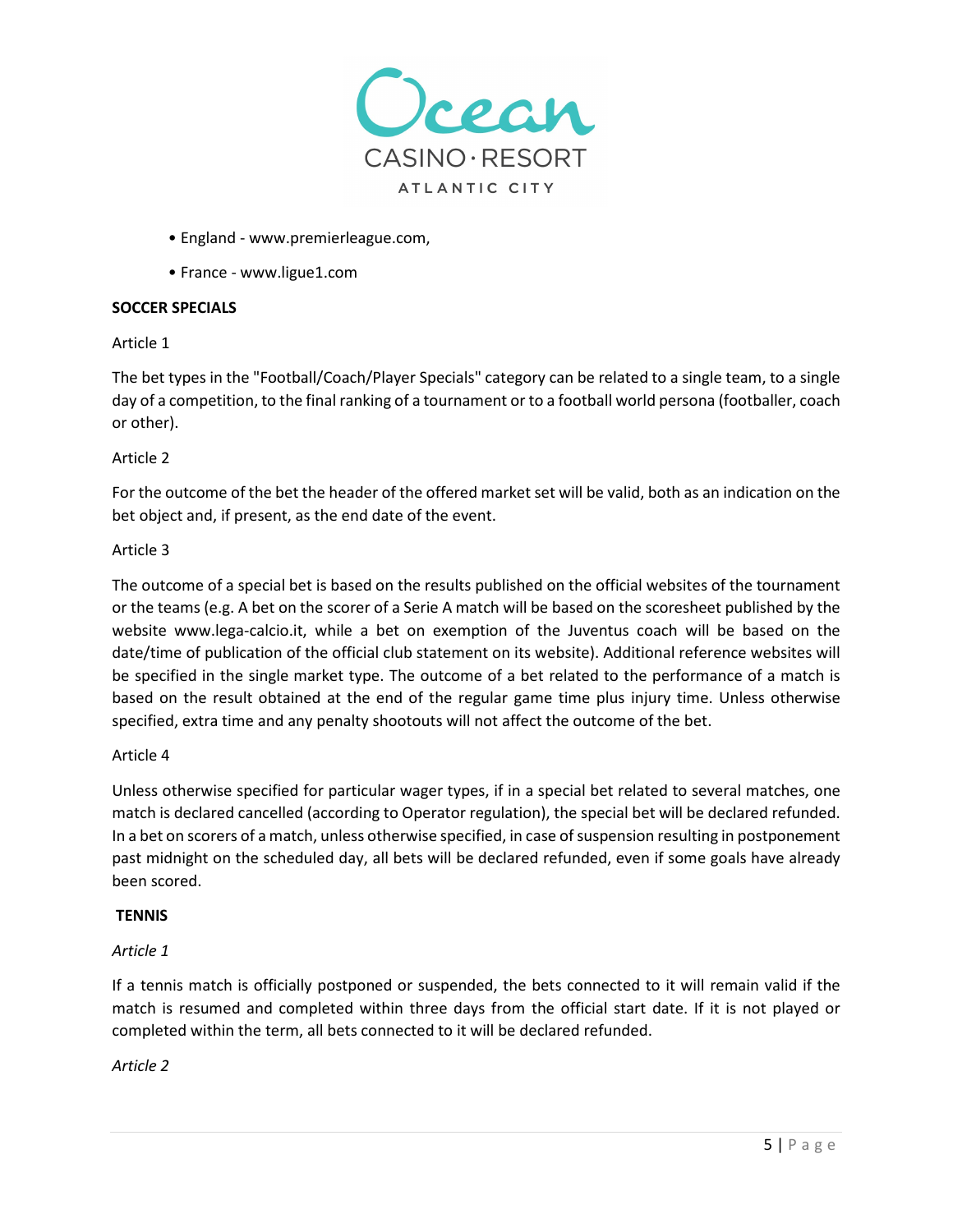

If in a tennis match, one of the participants does not coincide with those initially planned for the match itself, the bets connected to it will be declared refunded.

# *Article 3*

If one of the players withdraws before the start of the match, all bets connected to it will be declared refunded. For the Head-to-Head and H2H 1st Set markets, if a player withdraws after the completion of the first set, the opponent will be considered the winner. For all other markets offered, bets will be declared refunded, except in cases where the outcomes of certain bet types are already acquired during the match as per specific regulation of the related markets.

### *Article 4*

If one of the players is disqualified, the bets connected to him or her in the Head-to-Head market will be considered lost. If the results of certain bet types are already acquired during the match, the related bets will be paid as won or lost, while in the markets where it is impossible to determine a winner, the related bets will be refunded as per specific regulation of the related markets.

### *Article 5*

Bets related to the performance of a player in a tournament, or in a particular phase, will be declared refunded, if the player in question retires before the first match of the tournament. If the player retires after the start of the first match, bets will remain valid.

### *Article 6*

One set of a match must be completed for action. If one set is not completed, all bets will be declared refunded.

### **Basketball**

### *Article 1*

The outcome of a bet on a basketball match is based on the result obtained at the end regular playing time, including any over time that may have been disputed as a result of a tie at the end regular time.

### *Article 2*

If a basketball match is officially postponed or suspended, the bets related to it will remain valid if the match is resumed and completed within 24 hours from the date published in the official program. If the match is not played or completed within the term, all bets connected to it will be declared refunded.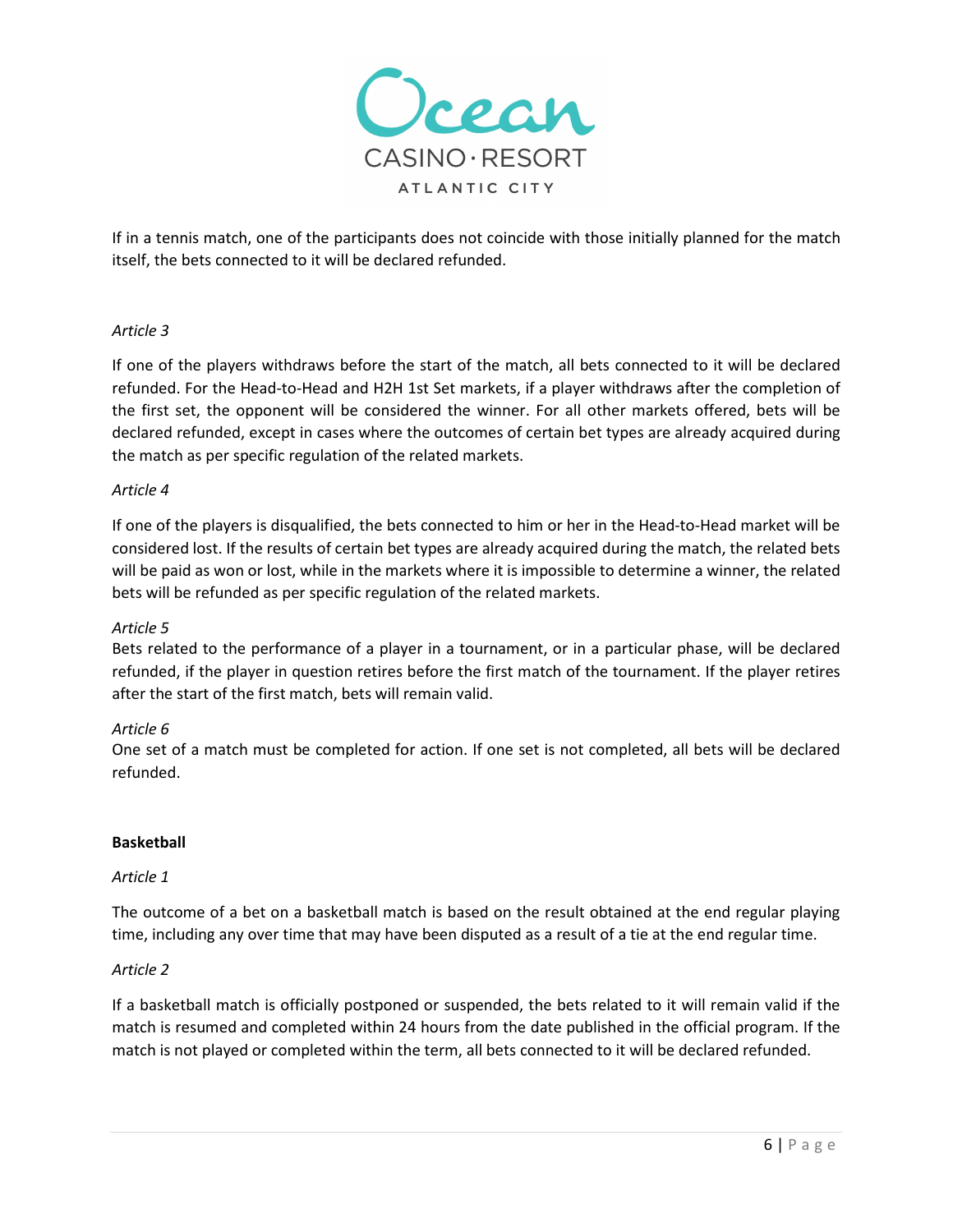

### **RUGBY**

#### *Article 1*

The outcome of a bet on a rugby match is based on the result obtained at the end of the regular playing time plus any extra time.

#### *Article 2*

If a rugby match is officially postponed or suspended, the bets related to it will remain valid if the match is resumed and completed within three days from the date published in the official program. If the match is not played or completed within the term, all bets connected to it will be declared refunded.

### **BOXING/MIXED MARTIAL ARTS/UFC**

#### *Article 1*

The outcome of a bet on a boxing match or on a martial arts event is based on the first official published results.

### *Article 2*

If a fight is officially postponed or suspended, the bets related to it will remain valid if the fight is resumed and completed within 24 hours from the date published in the official program. If the fight is not disputed or completed within the term, all bets connected to it will be declared refunded.

#### *Article 3*

If a fighter withdraws before the start of the match, all bets connected to it will be declared refunded. If the withdrawal occurs after the start of the match, the opponent will be considered the winner.

#### **OLYMPIC GAMES**

### *Article 1*

To determine the outcome of the bet, reference will be made exclusively to the results of the official ranking published by the official website of the competition at the time of the award ceremony. Participants assigned with the gold, silver and bronze medals will be considered relevantly for the 1st,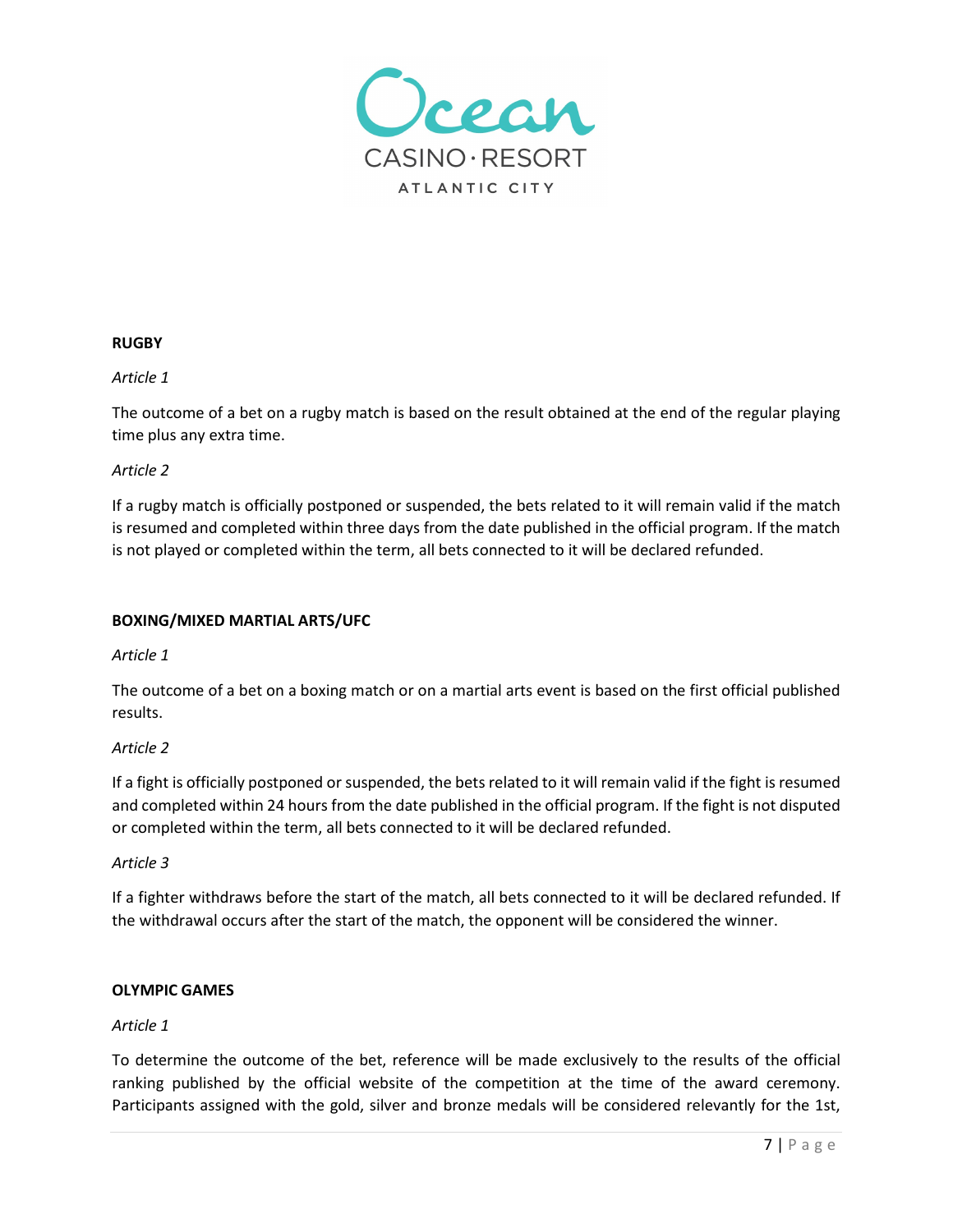

2nd, and 3rd places. Any disqualifications after the awards will not be considered. In case of a suspension of the event, bets will remain valid until the event is considered completed or cancelled. In case of a cancellation of the event, bets will be paid only if the official order of arrival is published by the organizer.

# **ICE HOCKEY**

### *Article 1*

The outcome of a bet on an ice hockey match is based on the result obtained at the end of the regular playing time. Unless otherwise specified for some bet types, overtime and shootout will not affect the outcome of the bet.

### *Article 2*

If an ice hockey match is officially postponed or suspended, the bets related to it will remain valid if the match is resumed and completed within 24 hours from the date published in the official program. If the match is not played or completed by the term, all bets connected to it will be declared refunded.

### **GOLF**

### *Article 1*

The outcome of a bet on a golf tournament is based on the first official published results. If a tournament is reduced in duration or interrupted due to adverse weather conditions, bets will be paid according to the official published results, on terms that at least 36 holes have been completed. In case 36 holes were not completed, all bets related to the tournament in question will be declared refunded, regardless of the official results.

#### *Article 2*

If a tournament is officially cancelled, all bets related to it will be declared refunded. If a tournament is postponed or suspended, all bets related to it will remain valid until its conclusion or cancellation.

### *Article 3*

Only the ranking published on the official related website of the tournament in question will be considered for betting purposes.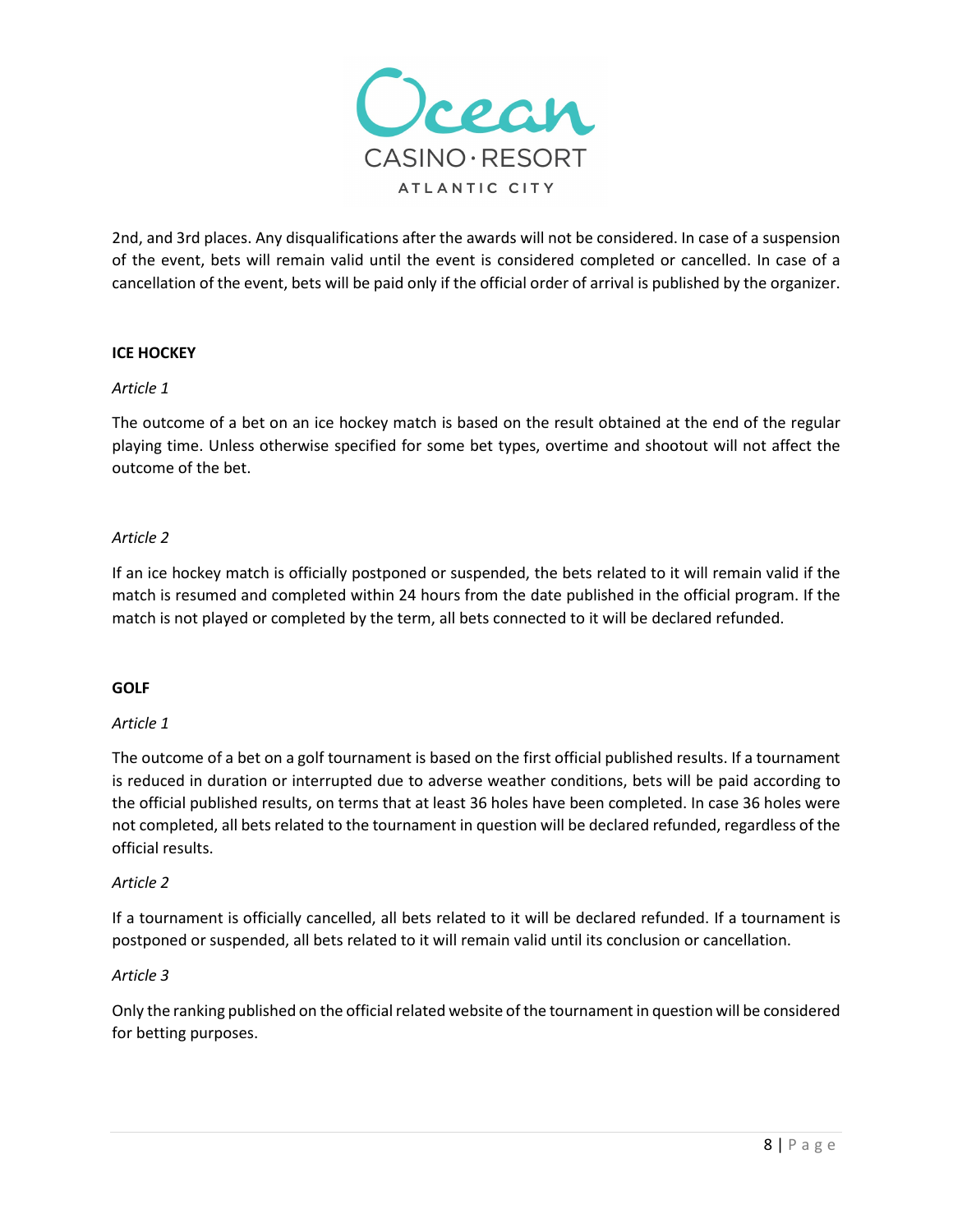

### **CRICKET**

#### *Article 1*

Bets on a cricket event are based on the result obtained at the end of the match. The result of a match is considered as "tie" when the score is tied at the end of the match and only if the team that strikes last completed its innings. In competitions for which the winner is determined by a bowl-out or a coin toss, the related bets will be reported based on the official result.

### *Article 2 - Interruption/Referral*

In case of an interruption of a cricket match due to adverse weather conditions, the outcome of the bets on the match will be determined by the official regulations of the competition. If a match is interrupted due to external factors, bets will be considered refunded, unless the winner team is determined according to the official competition rules. External factors do not include meteorological events. If a cricket match is officially postponed or suspended, bets will remain valid if the match is resumed and completed within 24 hours from the date published in the official program. If the match is not played or completed within the term, all bets connected to it will be declared refunded.

### *Article 3 - Matches not played according to the scheduled program*

If a venue for a match is changed, bets already placed will remain valid (if the home team is still the one indicated in the program). If the home team and the away team of the scheduled match are reversed, all placed bets based on the original program will be declared refunded. If a team replaces the originally planned one, all bets will be declared refunded.

#### **CYCLING**

#### *Article 1*

The outcome of a bet on a cycling race is based on the first official published results. If a race is reduced in duration or interrupted due to adverse weather conditions, bets will be paid according to official published results.

### *Article 2*

If a race is officially cancelled, all bets related to it will be declared refunded. If a stage race is suspended, all bets related to it will remain valid until it is completed or cancelled. When a single race is postponed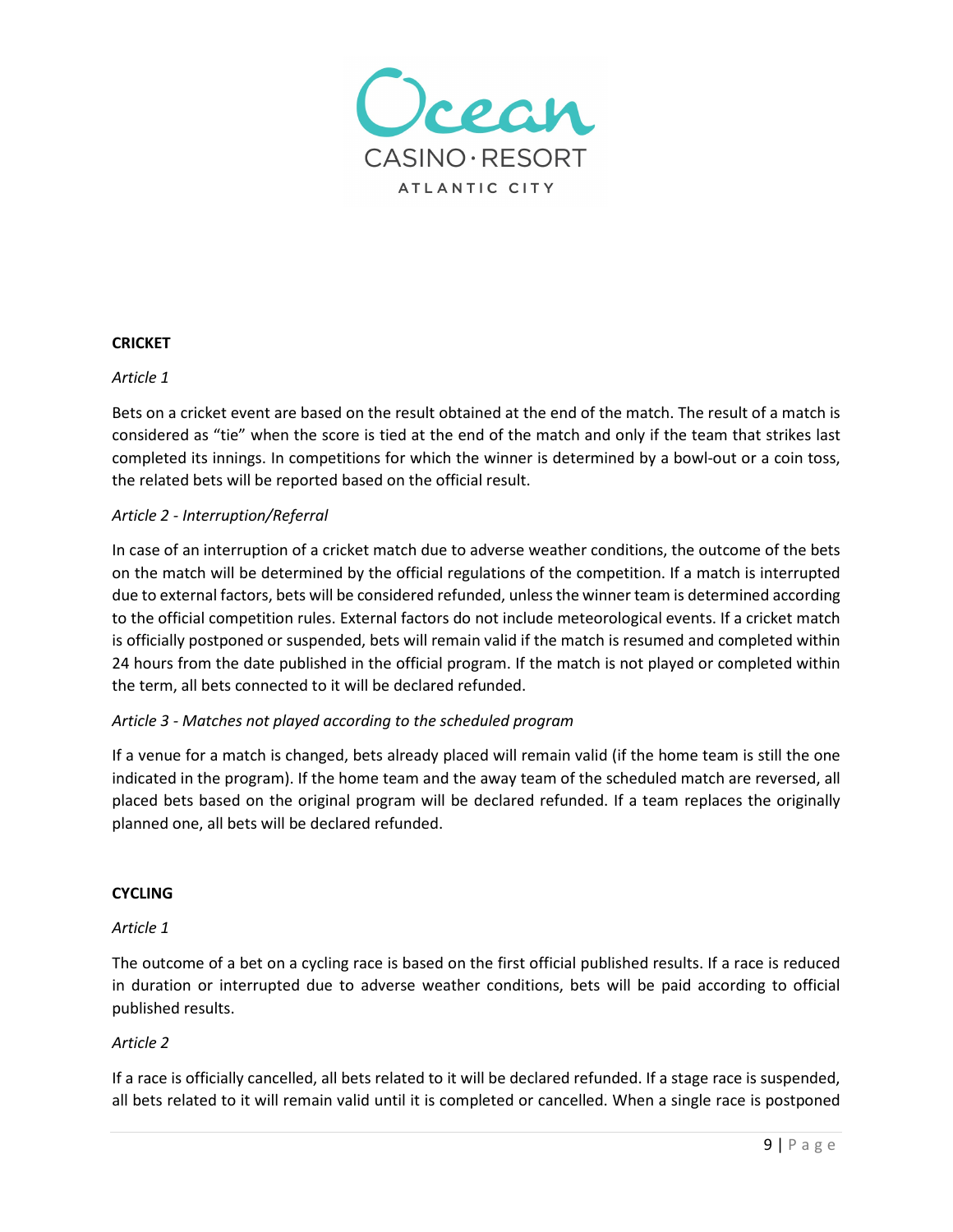

or suspended, the bets related to it will remain valid if it is resumed and completed within three days from the date published in the official program. If the race is not disputed or completed within the term, all the bets connected to it will be declared refunded. If a race is reduced or "neutralized" for a part of the track, the bets will remain valid.

# **BASEBALL**

# *Article 1*

The outcome of a bet on a baseball match is based on the result obtained at the end of the regular playing time including any extra innings, unless otherwise specified for some bet types.

# *Article 2*

If a match is interrupted ("called"), the score acquired on the field will be considered for betting purposes after at least 5 innings of complete game, unless the home team is not in the lead after 4 innings and  $\frac{1}{2}$ . (Rule of 4 inning and  $\frac{1}{2}$  - Betting on the winner.)

### *Article 3*

If a baseball match is officially postponed or suspended, bets related to it will remain valid if it is resumed and completed within three days from the date published in the official program. If the match is not played or completed within the term, all bets connected to it will be declared refunded.

### *Article 4*

The listing of wagers on specific pitchers is not offered, and all wagers are to be considered action and are associated to the team wagered upon.

### **AUTO RACING**

### *Article 1*

The outcome of a bet on a Formula 1/Nascar/Indy Car/MotoGP/WRC race is based on the first official published results. Any decisions made by the competent sports authorities (such as, for example, the FIA) to modify or amend the results of the competition will not be considered.

### *Article 2*

If a race is officially postponed or suspended, the related bets will remain valid if the race is resumed and completed within three days from the date published in the official program. If the competition is not disputed or completed within the term, all bets connected to it will be declared refunded.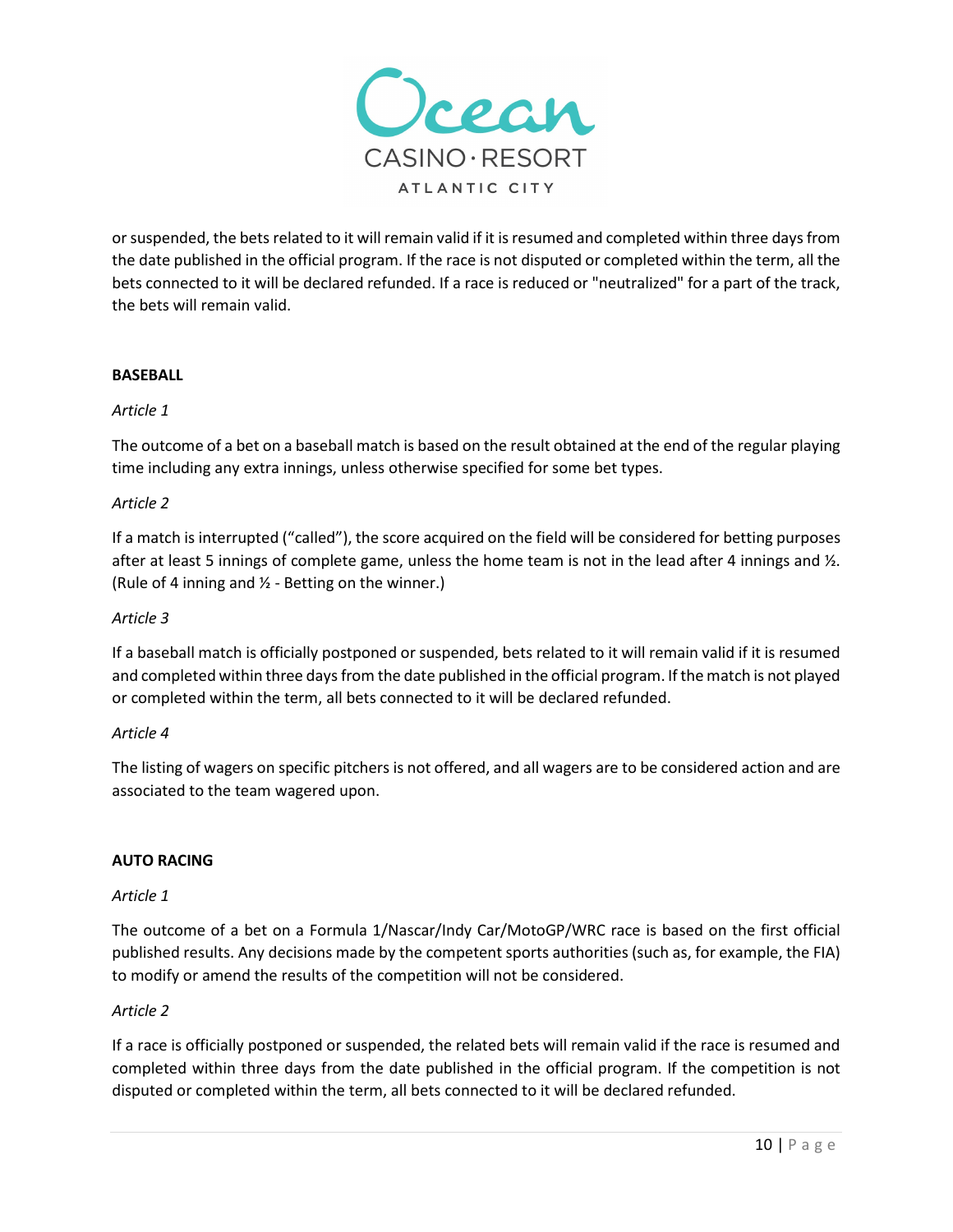

# *Article 3*

If a race is for any reason abandoned before 75% of the total distance are completed (rounded down to the number of completed laps) the event and the bets related to it will be considered refunded, even if the competent authorities (such as, for example, the FIA) evaluate the race as completed and assign points to the teams and to the drivers.

# *Article 4*

If one or more drivers retire before the start of the first free practice round, and at least one of them has an odds of 5 or lower, Ocean Casino Resort reserves the right to declare all bet types affected by this event refunded. If a driver is unable to take part in at least one lap of the qualification session, all bets related to his/her performance will be declared refunded. If a driver, after completing the qualification session, is unable to take part in the race, all bets related to his/her performance during the race will be declared refunded, without affecting the validity of the bets related to the qualification session. Participation in the warm-up lap is valid as participation in the race. In case of withdrawal (due to a boycott/strike) during or before the start of the GP, carried out unanimously or with the consent of 25% of drivers + 1, the bets on the Class/No Class market type will be declared refunded. Bets concerning the drivers' withdrawn will be considered refunded, all the others will remain valid.

### *Article 5*

If a driver is unable to take part in at least one lap in the free practice session, all bets related to his/her performance specifically in this session will be declared refunded.

# *Article 6*

If a decision taken by the match officials or by the FIA after the free practice or the qualification sessions affects the outcome of the race, Ocean Casino Resort reserves the right to declare all the bets affected by this event refunded.

### **AMERICAN FOOTBALL**

### *Article 1*

The outcome of a bet on American football is based on the result obtained at the end of the regular playing time plus any over time. The reference website to view the official results is www.nfl.com, https://www.ncaa.com/sports/football/fbs.

### *Article 2*

For wagering purposes, unless otherwise stipulated on display boards or printed sheets, games are official after: Pro and College – 55 minutes completed.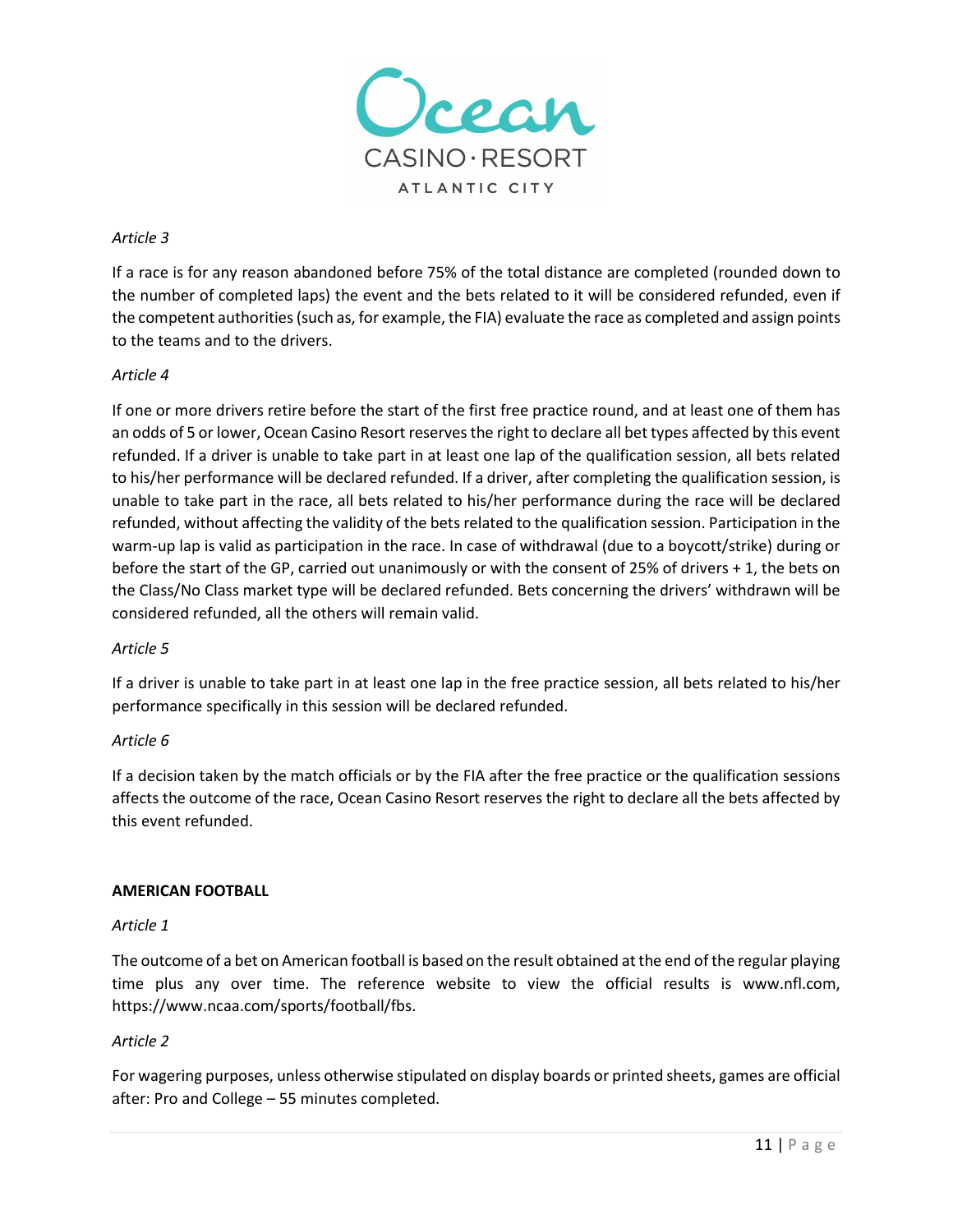

### *Article 3*

All football games must be played within 8 days of originally scheduled date and take place within a 100 mile radius of the originally scheduled venue/site.

# **AUSTRALIAN RULES FOOTBALL**

### *Article 1*

Pay-outs will be based on the official declared result. Regular season Home and Away matches are settled at 'Normal Time' with no extra time played. In the event of a 'draw' where no draw option is offered Operator will apply the 'dead heat rule' and all wagers will be paid at half face value of the ticket. For any Finals matches or any other Competition which includes extra time, markets will be settled on the completion of extra time, unless the draw is offered in the market.

# *Article 2*

Where the draw option is offered, the bet is decided on the result at the end of normal time (i.e. extra time - an extension of normal time is not included.) For Margin betting, the Draw option is always offered, although in other betting options where the draw option is not offered, The Dead Heat Rule applies. In Quarter-by-Quarter markets for the purposes of betting the 'Draw at the end of any Quarter' market is one competitor only. Tri-bets are settled as any team under in the case of a draw when no extra time is played.

# *Article 3*

Where a match is abandoned or postponed and played within 24 hours of the original scheduled date, all bets stand. Once the 24 hours have expired, all single bets are cancelled and wagers will be refunded while affected parlays will be recalculated excluding that event or leg.

### *Article 4*

For match winners and goal kicking options, statistics used by the AFL website (www.afl.com.au) will be the statistics used for pay-out purposes. For 1st Goal Scorer (Game/1st Quarter only), if the selected player is not in the starting 22 all wagers on that selection will be refunded. For bets on first goal scorer of the match, goal does not need to be scored in 1st quarter. For quarter first goal scorer markets, if no goal in that quarter, then bets refunded.

### *Article 5*

Premiership/Minor Premiership/Make Grand Final: All In Betting. Any team which has points deducted due to breaches of rules and regulations will be deemed a starter for resulting purposes. Any loss of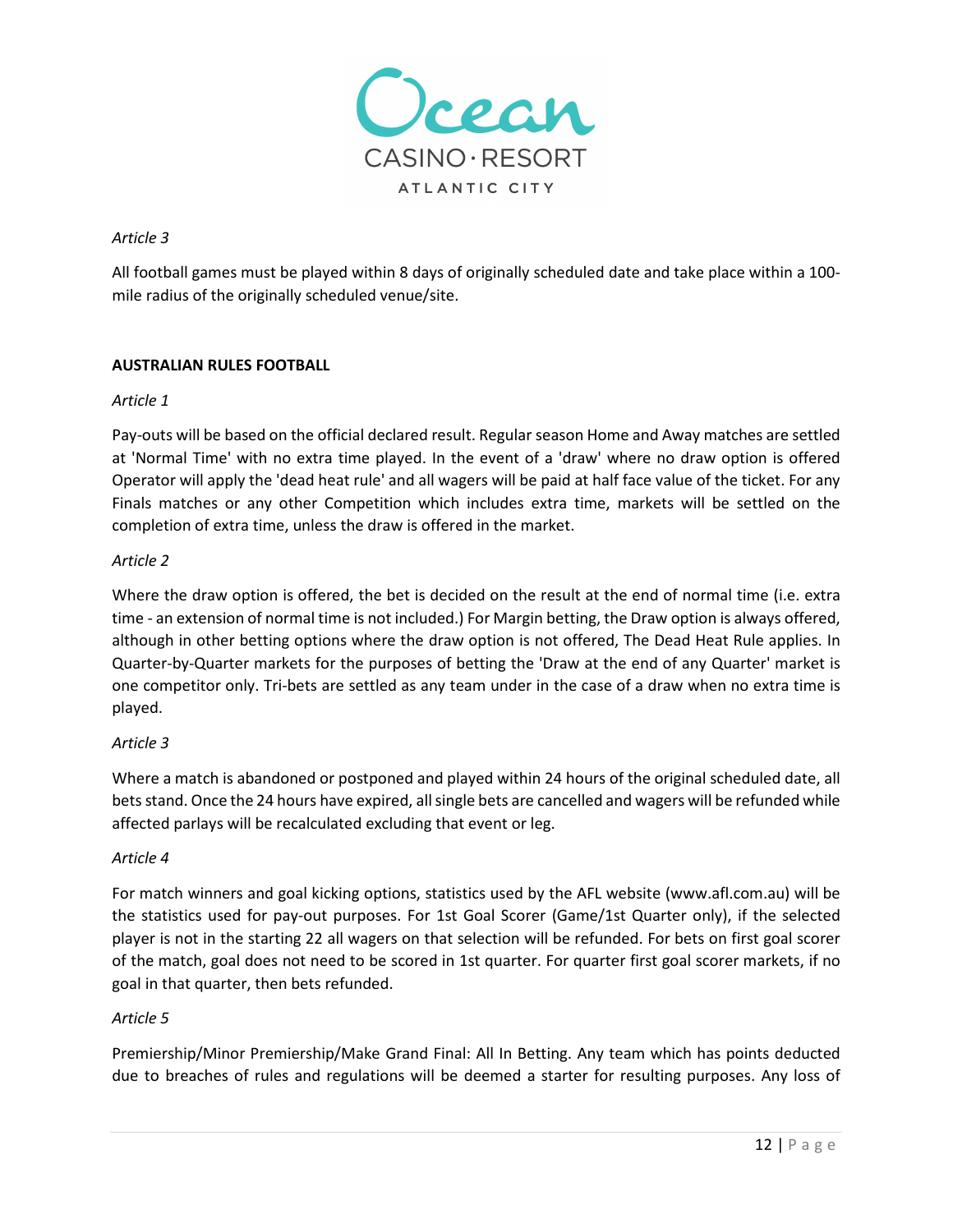

Awards/Premierships after the completion of the Grand Final will be deemed null and void and all bets will stand.

### *Article 6*

Top 4/Top 8: For Betting purposes any team which has points deducted due to breaches of rules and regulations will be deemed a starter for resulting purpose i.e. All In Any decision made by the AFL regarding penalties is final.

# *Article 7*

Least Wins (Wooden Spoon): is paid on the team which has the least wins for the season. A draw is considered as half a win. In the event of more than one team having the same number of wins the position will be determined by the worst % as per official AFL Ladder. Points deducted because of breaches of rules and regulations are excluded for resulting purposes. All In. Win Only

# *Article 8*

Miss 4/Miss 8: For betting purposes any team which has points deducted due to breaches of rules and regulations will be deemed a starter. If at the time a breach is announced, the loss of points means only one outcome can occur (ie Miss the 8 must occur) then all bets on that competitor are cancelled and monies refunded. All decisions made by the AFL regarding penalties are final.

### **DARTS**

### *Article 1*

All games must be played on the originally scheduled date, at the originally scheduled site to be considered action.

### *Article 2*

If one of the players withdraws before the start of the match, all bets connected to him/her will be declared refunded. If the withdrawal takes place after the start of the match, the opponent of the withdrawn player will be considered the winner.

### **LACROSSE**

### *Article 1*

If 60 minutes is not completed then all bets will be cancelled, except those that have been unconditionally determined. If an official result is declared by the relevant governing body, all bets will stand.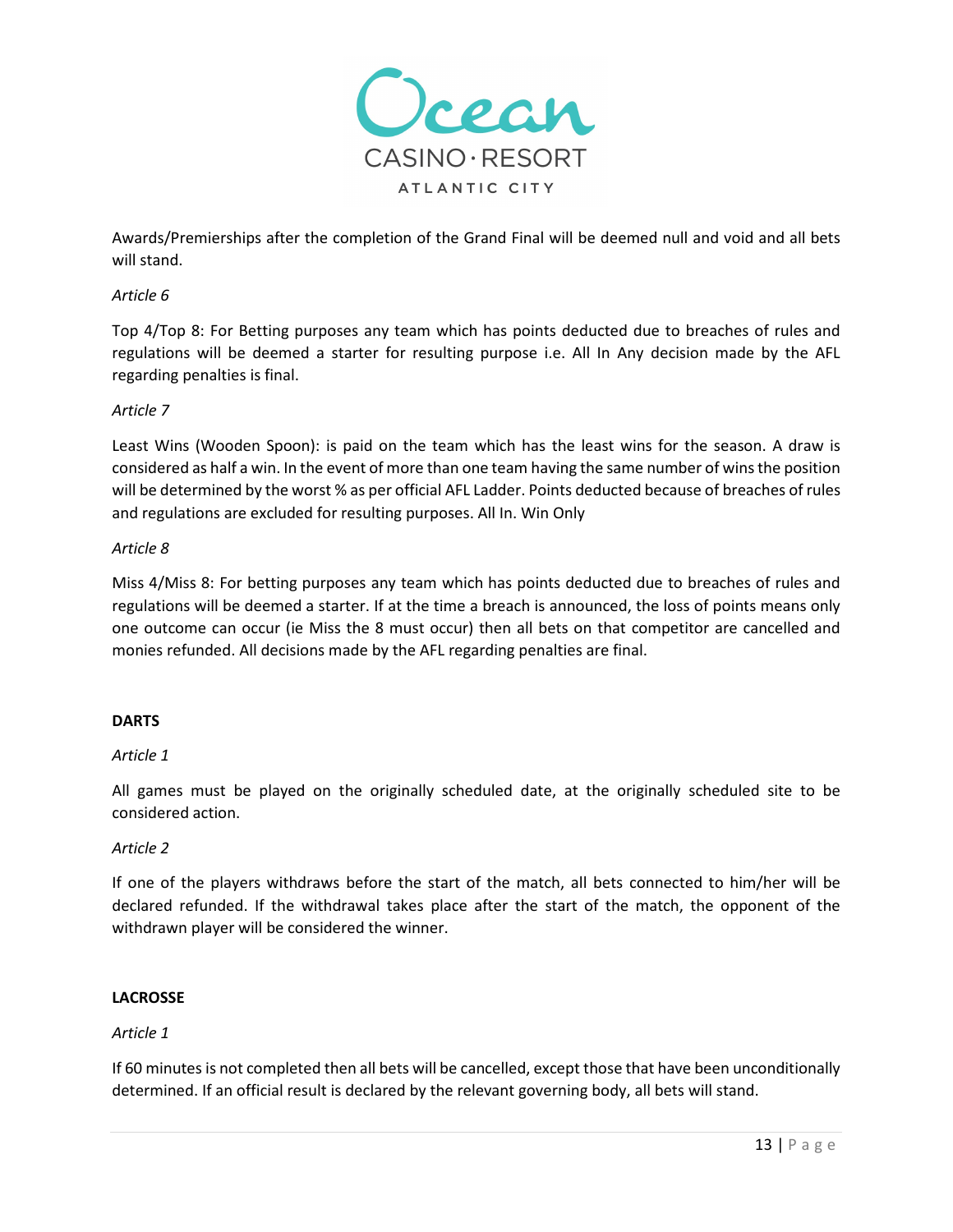

Should a match be abandoned all markets will be cancelled unless the outcome of that market has been unequivocally decided.

### **OTHER SPORTS**

### *Article 1*

Ocean Casino Resort reserves the right to offer, at any time, and without prior notice to customers, additional sports categories and bet types, immediately after regulatory approval. In this circumstance the regulation will be consequently modified and integrated with the rules provided for the new sports categories and/or bet types.

### **NOTIFICATION OF ODDS OR PROPOSITION CHANGES**

#### Pregame

When placing a bet at a Self-Service Betting Terminal or with a Ticket Writer, if the odds change before the bet is confirmed, the system will display a notification of the change in odds and will ask the player how to proceed: accept the changes and place the bet or adjust the bet manually.

#### In-play

Since In Play betting odds changes are more frequent, the system will allow the player to see changes in real time by using two colored arrows which identify increase (green arrow) and decrease (red arrow) of the odds.

As with Pregame betting, before bet confirmation, a pop-up alert will be displayed. This notice is displayed ONLY if "*accept odds changes*" switch is **disabled**. If it is **enabled**, the bet will be automatically placed including the odds changing.

### **WINNING PREGAME WAGERS**

All winning "Pregame" wagers, to include any wager made in the Pregame section of the platform, will be made payable after the conclusion and official result of the event. Under normal circumstances this should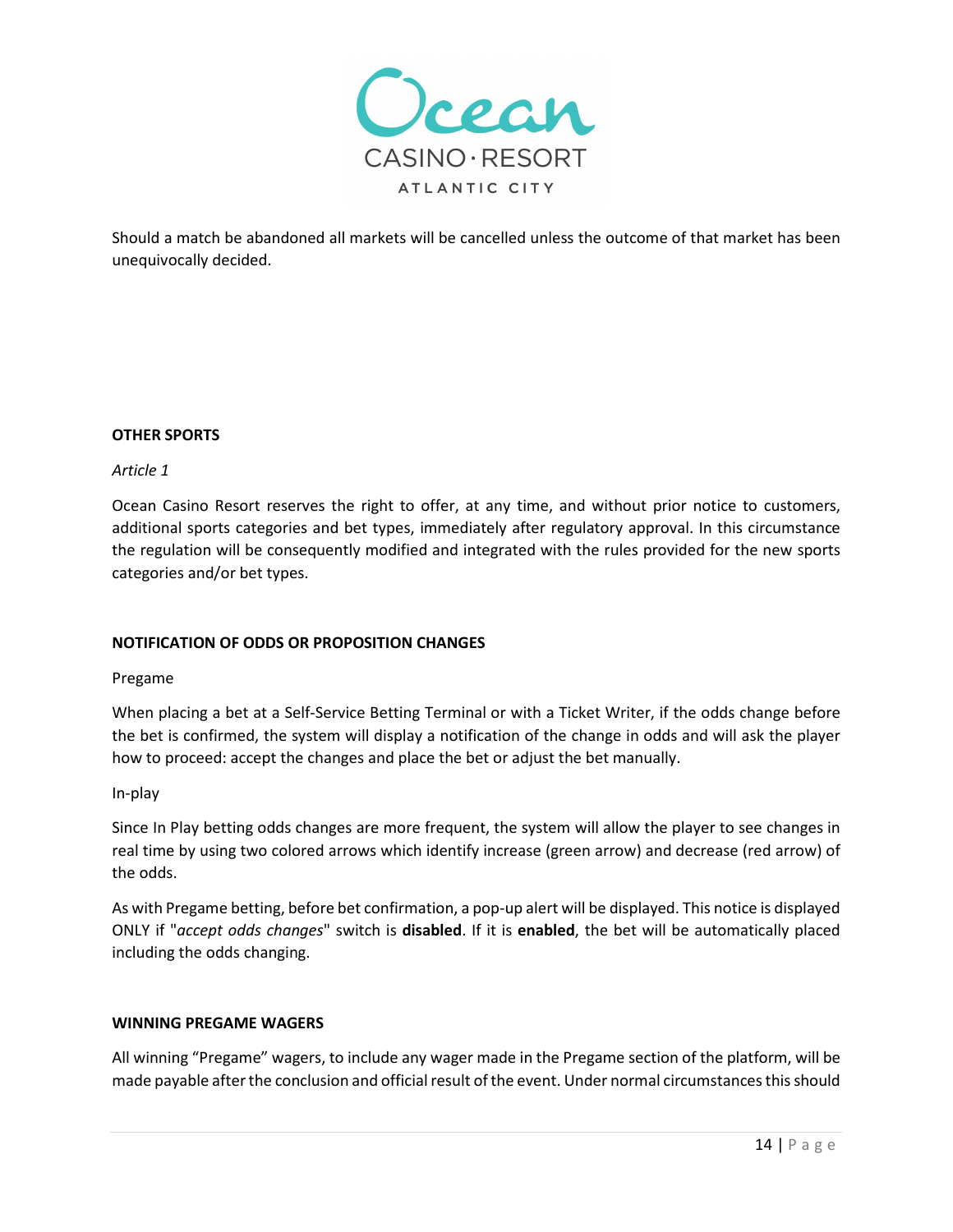

occur within 45 minutes of the conclusion of the event. Extenuating circumstances may delay this process. 

#### **WINNING IN PLAY WAGERS**

All winning "In Play" wagers, to include any wager made in the In Play section of the platform, will be made payable as soon as official results for that particular market are available. Under normal circumstances this should occur within 10 minutes of the conclusion of the market. Extenuating circumstances may delay this process. 

# **EXPIRATION OF ANY WINNING TICKET THREE HUNDRED SIXTY-FIVE (365) DAYS AFTER THE DATE OF THE EVENT**

All winning tickets are valid for 365 days after the date of the last event on the ticket.

### **CONTACTING OCEAN CASINO RESORT OR MSP FOR QUESTIONS AND COMPLAINTS**

A Sports Wagering Manager will be on duty at all times during the posted hours of operation. The manager on duty will have a set of contacts for Ocean Casino Resort and the Managed Services Provider, Elys Gameboard Technology or its subsidiary U.S. Bookmaking, and will be able to provide information and guidance to resolve all issues.

You may also direct your complaints, claims or disputes to the attention of the management team at Ocean Casino Resort by mail or phone:

> Ocean Casino Resort ATTN: Sportsbook Compliance Department 500 Boardwalk Atlantic City, NJ 08401 Phone: 609-783-8000

If we are unable to satisfactorily resolve your issue, you may contact the New Jersey Division of Gaming Enforcement at:

> New Jersey Division of Gaming Enforcement 1300 Atlantic City, NJ 08401 Phone: 609-984-0909 Email: info@NJDGE.org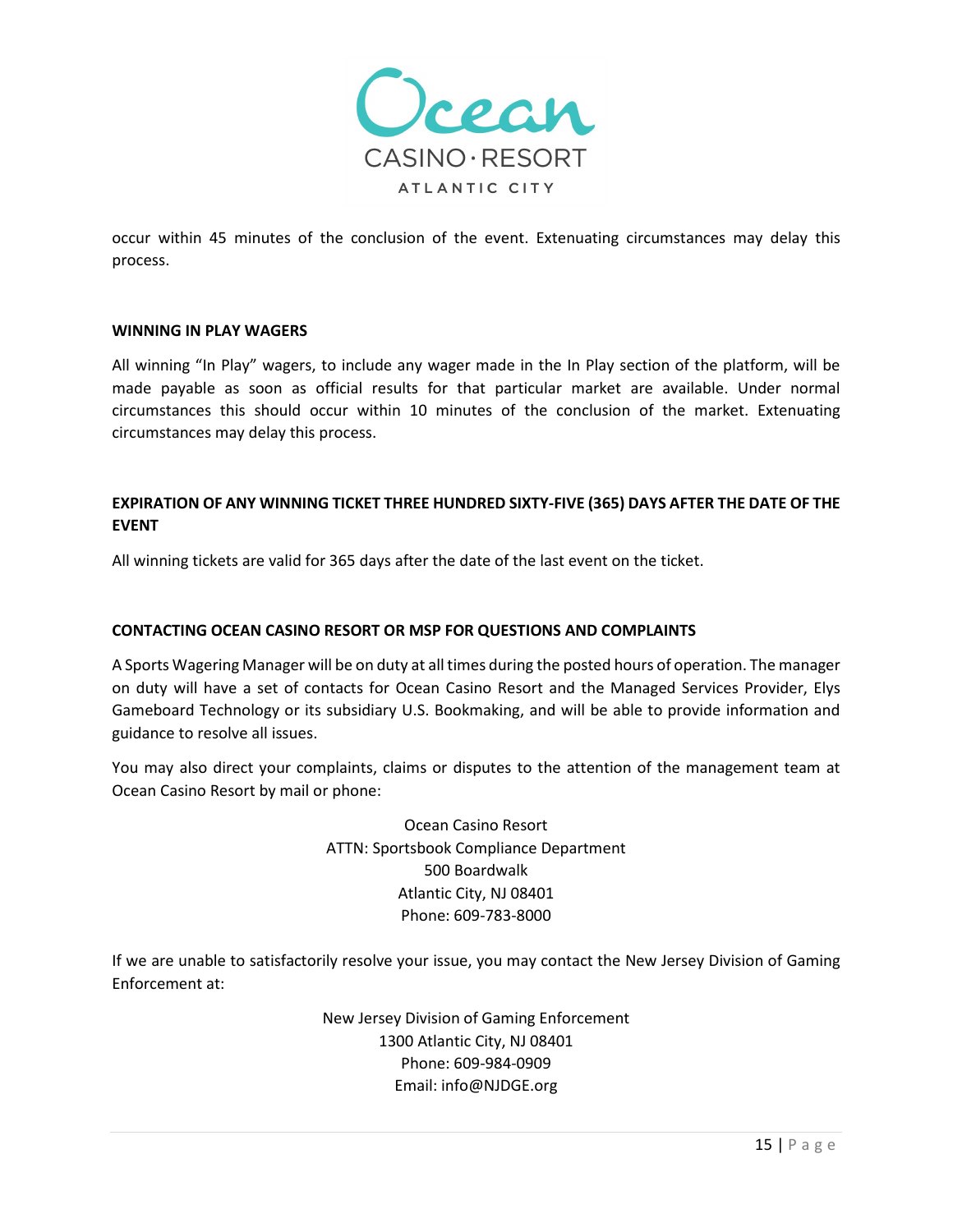

#### **PROHIBITED SPORTSBOOK PARTICIPANTS**

The following people are prohibited from wagering in the facility:

• A director, officer, owner, or employee of Ocean Casino Resort or Management Services Provider, Elys Gameboard Technology or its subsidiary U.S. Bookmaking,

• An athlete, coach, referee, team owner, employee of a sports governing body or its member teams, and player and referee union personnel from wagering on a sporting event overseen by their sport's governing body,

• An individual, group of individuals or entity with access to non-public confidential information held by Ocean Casino Resort from placing wagers or an individual, group of individuals or entity from placing a wager as an agent or proxy for others

NOTE: Any other employee of a sports governing body, or one of its member teams, who is not a prohibited sports pool participant, shall register with the DGE prior to placing a sports pool wager.

### **MINIMUM AND MAXIMUM WAGER AMOUNTS ACCEPTED**

Minimum bet is \$5.00 - Maximum bet will be set at the discretion of Ocean Casino Resort management. The maximum bet can be lowered depending on the sport or event. The choice to lower the Maximum wager limit is decided by the Risk department on a case-by-case basis. Ocean Casino Resort has the right to limit the maximum potential pay-out per bet or per combination within a bet.

#### **WAGERS THAT MAY BE ACCEPTED**

See the document *WAGER TYPE RULES - Ocean Casino Resort FINAL 021522*.

#### **UNRECOVERABLE MALFUNCTIONS OF HARDWARE/SOFTWARE**

Bets are considered cancelled and therefore to be refunded in the case of unrecoverable malfunctions of hardware/software that make the placed bets, untraceable.

### **DISCONTINUITY OF DATA FLOW FROM THE NETWORK SERVER DURING AN EVENT**

The software is capable to intercept the discontinuity of data flow from the network server during an event and should be able to close the acceptance of the bets, but in the case of malfunctions of this